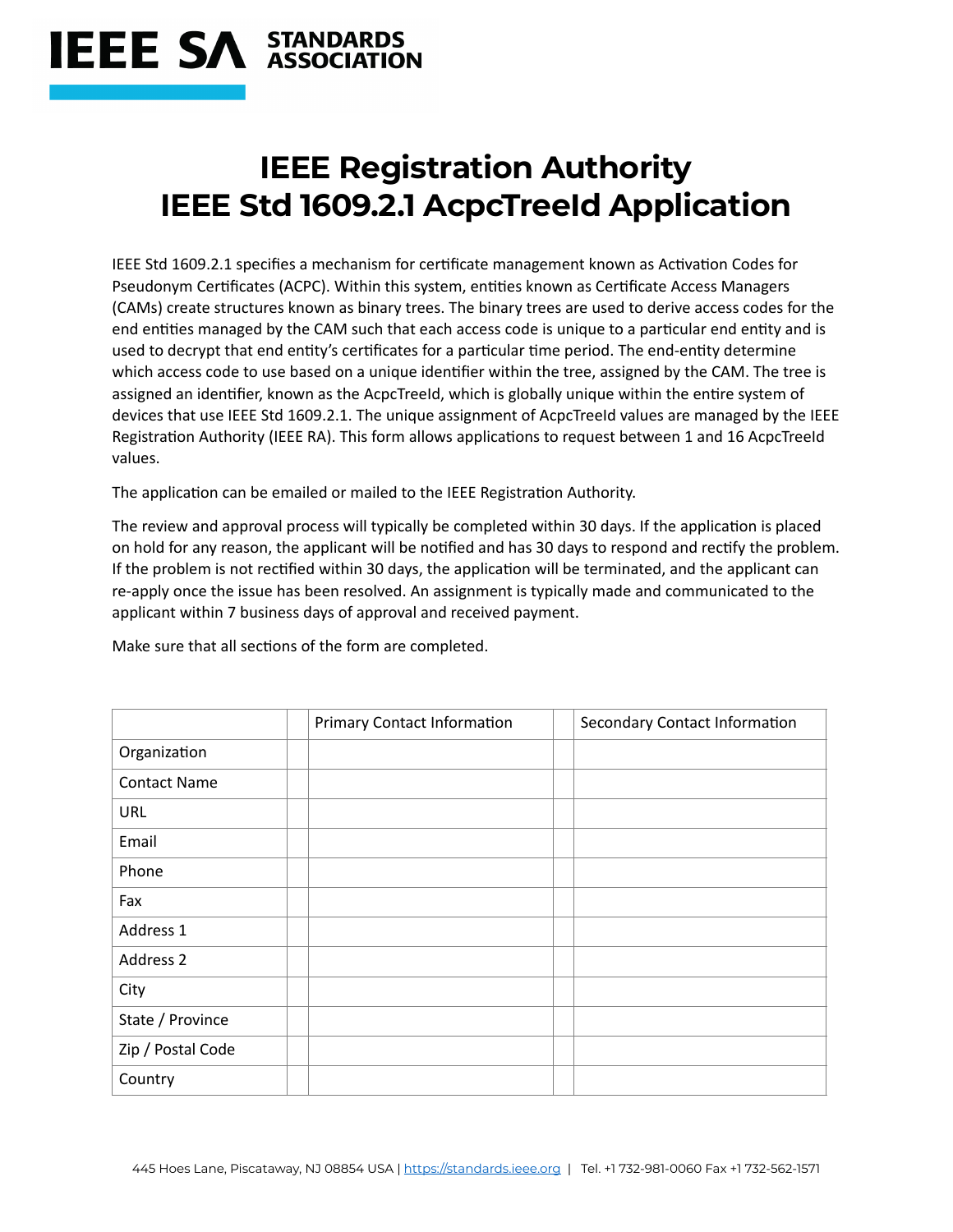| Payment Information       | ◯ Check drawn on US Bank                                                                                                     |
|---------------------------|------------------------------------------------------------------------------------------------------------------------------|
| Organization will pay via | $\bigcap$ Wire Transfer<br>Purchase Order (additional credit requirements)<br>$\odot$ Credit Card (please call 732-465-6481) |

## TYPE of REQUEST and REQUESTOR

◯ Standards Body

◯ Other

Anonymous allocation, with Assignee Name and Description hidden from the public listing

## AcpcTreeId Information

| Assignee Name of prospective<br>operator of ACPC Certificate<br><b>Access Manager</b>                                                                                                                                                                 | Note: to be published verbatim in public listing, except in case<br>of Anonymous assignment |
|-------------------------------------------------------------------------------------------------------------------------------------------------------------------------------------------------------------------------------------------------------|---------------------------------------------------------------------------------------------|
| Number of requested values<br>$(1-16)$                                                                                                                                                                                                                |                                                                                             |
| Description to be associated<br>with the assignment (at least<br>one description must be<br>provided; if a description is to be<br>associated with more than one<br>value, indicate how many here<br>by adding "(n values)" after the<br>description. | Note: to be published verbatim in public listing, except in case of<br>Anonymous assignment |
| URL for more information (must<br>be maintained as long as<br>assignment remains active,<br>unless IEEE is provided with an<br>updated URL)                                                                                                           | Note: to be published verbatim in public listing, except in case of<br>Anonymous assignment |

Company hereby agrees to indemnify and hold IEEE, its officers, directors, employees and agents harmless from any claim arising out of Company's use or misuse of any assigned number. Signor agrees to notify IEEE of any changes of address or contact information. IEEE Registration Authority is unable to process any application without Company agreeing to indemnify the IEEE described above by accepting the statement. Signor represents that he or she has the authority to bind the Company to the indemnification obligation. IEEE collects personal data for the transaction of supplying assignments